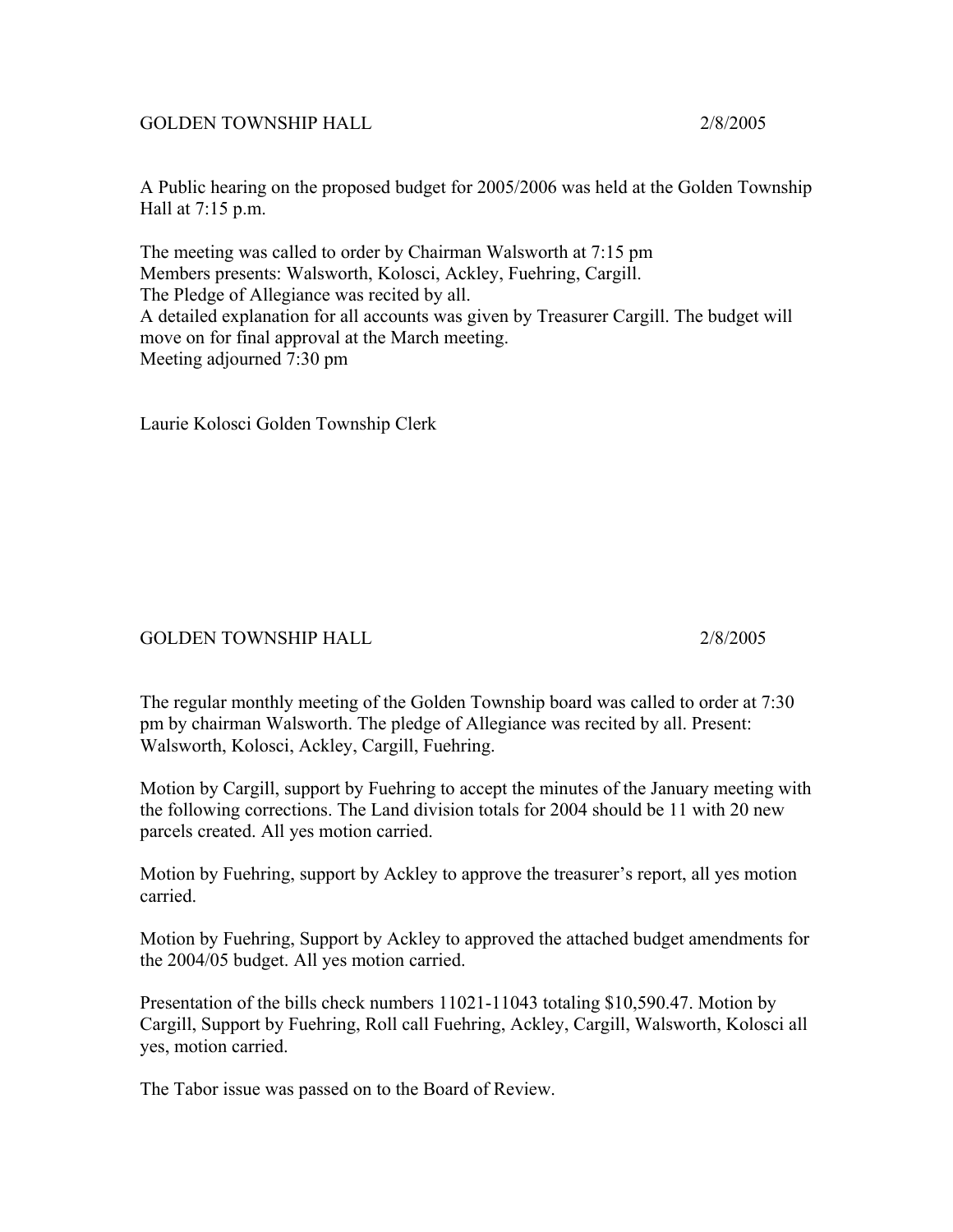Cont. Feb.8, 2005

A progress letter from Towne & Country Cable was read.

The Zoning report was given by Zoning Administrator Jake Whelpley. Zoning Activity for the month, 8 zoning permits, 1 planning commission hearing and 1 land division.

He reported that the Planning commission was looking into doing a survey so that they could get a feel for what the community would like to see in the Zoning ordinance and Master Plan. It was thought that a sample of the community would be best as opposed to each individual parcel. Cargill thought that maybe we could look into putting it in the summer tax bill.

Discussion on the Polk rd study shows a need for zoning changes, we will also need to look into acquiring right of ways along Polk Rd. Whelpley was asked to send a letter to the Road Commission to start the process of obtaining the right of ways in 2005.

An update on the Mitch Jonassen sign case, the Township has prevailed in Circuit Court; Mr. Jonassen has 120 days from January 24, 2005 to remove the sited signs. If not the Township has the authority to remove them and place a lien on the property. Mr. Whelpley also reported that the Planning Commission had reviewed the Polk road study and will look into incorporating it into the zoning ordinance and master plan.

Policies and work sessions with the Planning Commission were discussed and will be followed up on; Kolosci will contact MTA for legal information on the procedure.

Motion by Fuehring, Support by Ackley to purchase the newly updated blue line drawings for Golden, at \$136.00 each. Roll call Walsworth, Cargill, Ackley, Fuehring, Kolosci all yes motion carried.

North Star Cable owner Charlie Lathrop was present and stated that he had been working to fix the problems in Golden Township. He has obtained a permit from the Road Commission to bury the cable along fox rd. Charlie stated that he would have his office put together a correct franchise. It was noted that there are still many concerns with North Stars performance in Golden Township.

Motion by Cargill, support by Fuehring to accept a letter of resignation for Board of Review appointment from Dean Berens. All yes motion carried.

Motion by Ackley, support by Fuehring to appoint Gary Dunham to the Board of Review all yes motion carried.

Motion by Cargill Support by Fuehring to accept a resolution to choose alternate dates for the Board of Review sessions (see attached) Roll Call Walsworth, Cargill, Ackley, Kolosci, Fuehring, all yes motion carried.